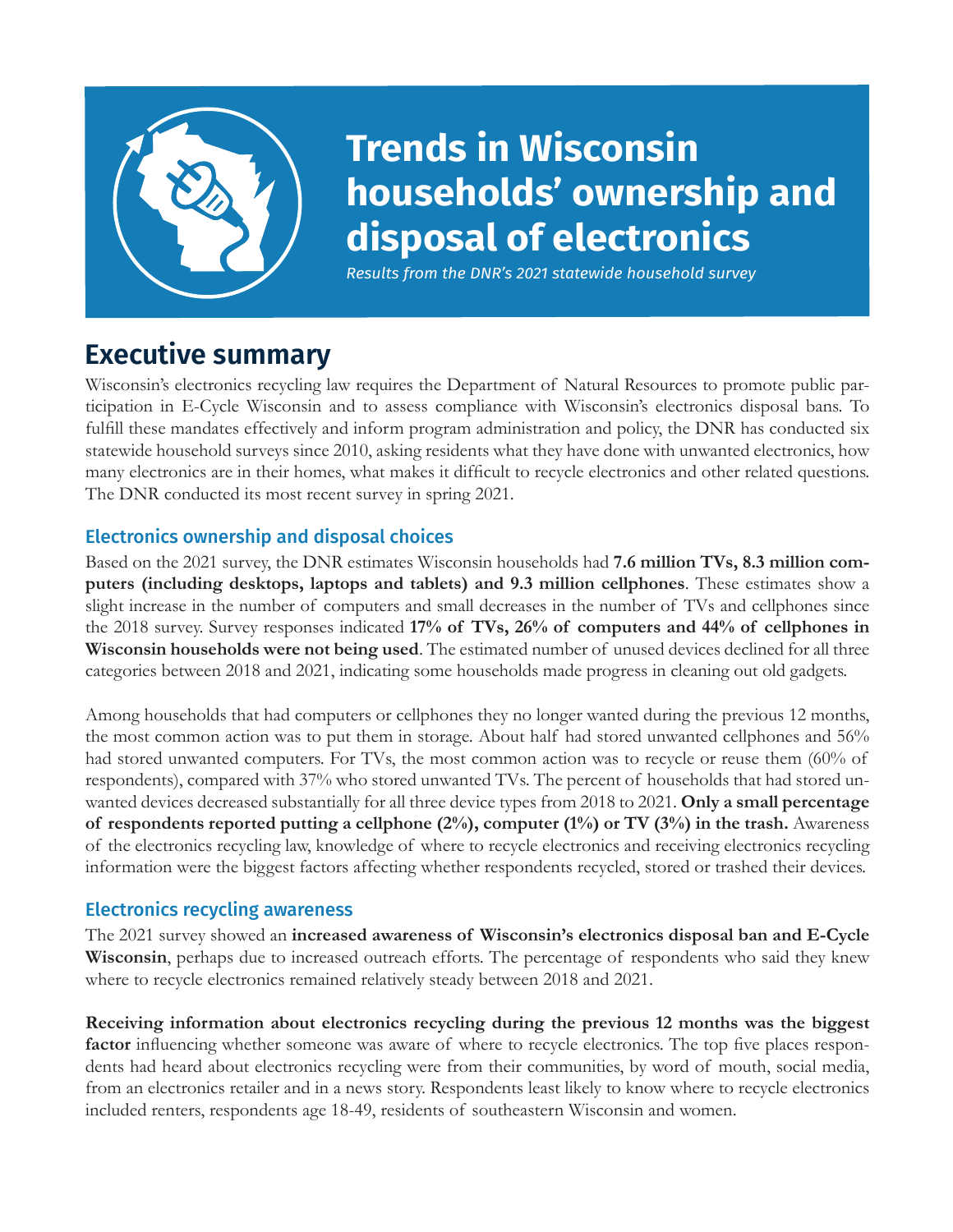### **Key takeaways from the 2021 survey**

- The number of unused electronics in Wisconsin households and share of respondents who reported storing devices they no longer used declined between 2018 and 2021, though there remains a large number of unused devices in Wisconsin households that could be recycled.
- State residents are largely complying with the electronics disposal ban, with only a handful of survey respondents reporting they put a cellphone, computer or TV in the trash during the previous 12 months.
- Recycling outreach is still needed and important. Receiving information about electronics recycling was the biggest factor in determining whether someone was aware of where to recycle electronics, and not knowing where or how to recycle electronics was the most common reason respondents were unable to recycle their devices. Analysis of awareness levels across different demographic groups points to options for targeting outreach to those least aware of where to recycle electronics.
- A combination of outreach efforts and policy changes is needed to address electronics recycling barriers. The DNR and stakeholders need to continue and expand efforts to educate the public on where to recycle electronics and to address concerns about data security. The key barriers of higher recycling costs and lack of convenient collection sites identified in the survey mirror challenges addressed in policy recommendations in the DNR's annual E-Cycle Wisconsin reports. Acting on these recommendations, as well as raising awareness about free manufacturer mail-back programs for electronics, could address these barriers and reduce high storage rates for unwanted electronics.

To help inform outreach messages, the survey asked respondents to rate the importance of six reasons to recycle. Respondents ranked environmentally focused reasons—reusing valuable materials, reducing pollution and preserving landfill space—along with "recycling is the right thing to do" as the most important overall.

#### Electronics recycling barriers

About 29% of 2021 survey respondents said they had been unable to recycle electronics during the previous 12 months despite wanting to do so. **The most common reasons respondents were unable to recycle electronics were "Didn't know where or how" (38%), "It was too expensive" (20%), "I didn't have a convenient place to recycle" (18%) and "I was concerned about my data security" (14%).**

The share of respondents not willing to pay anything to recycle electronics has declined over time—perhaps reflecting the reality that recycling charges are more common—but in 2021, 57% of respondents were only willing to pay \$5 or less to recycle an item such as a TV or computer. The majority of respondents were willing to pay more under certain conditions, such as receiving a gift card or coupon, but about 4% of respondents were not willing to pay anything to recycle electronics under any of the listed circumstances.

### **Survey background**

Wisconsin's electronics recycling law took effect in January 2010 and included a ban on landfilling and incinerating many consumer electronics, effective Sept. 1, 2010. The law (s. 287.17, Wis. Stats.) established a statewide program to collect and recycle certain electronics from households and K-12 schools. It is based on a product stewardship approach, in which electronics manufacturers fund collection and recycling programs for their products. The law requires the Department of Natural Resources to promote public participation in the manufacturer-funded E-Cycle Wisconsin program through education and outreach.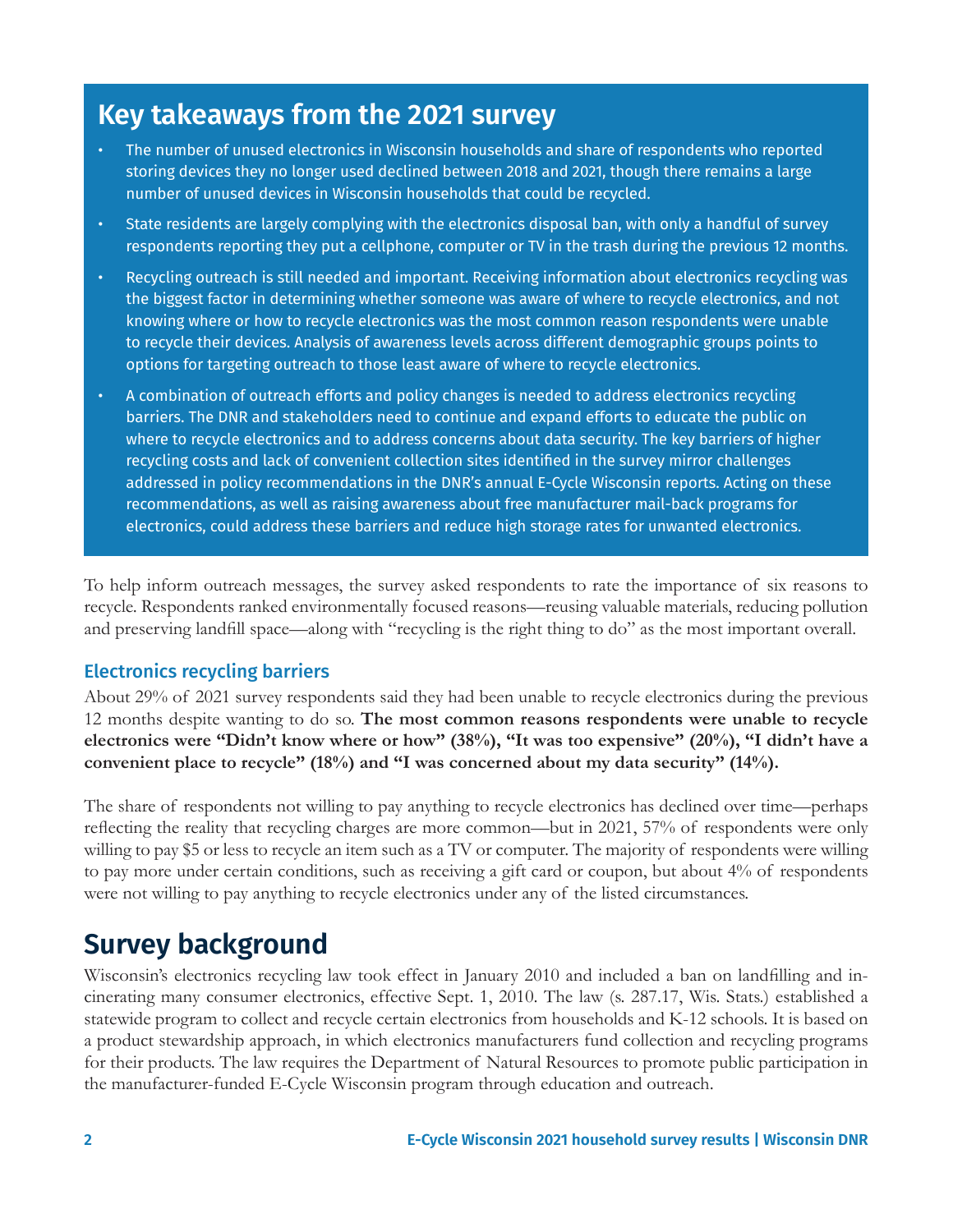To gauge success in fulfilling this requirement and to provide required information on electronics recycling and disposal to the Legislature and governor, the DNR's Waste and Materials Management Program has conducted a series of statewide household surveys via mail. Samples were random and statistically valid for all surveys, allowing the DNR to project responses to the statewide population.

The 2021 survey was conducted from April through July and had a response rate of 48%. DNR staff analyzed the data using a variety of statistical techniques. For more details on survey methodology, see Appendix A.

## **Number of electronics in Wisconsin households**

As in previous years, the 2021 survey asked respondents how many computers, TVs and cellphones they had in their homes. Based on their answers, the DNR estimates Wisconsin households had 7.6 million TVs, 8.3 million computers (including desktops, laptops and tablets) and 9.3 million cellphones in 2021. These estimates show a slight increase from 2018 in the number of computers and small decreases in the number of TVs and cellphones (see Figure 1)

Responses indicated 17% of TVs, 26% of computers and 44% of cellphones in homes were not in use. This

translates into about 1.3 million TVs, 2.2 million computers and 4.1 million cellphones ready for disposal (see Table 1). The estimated number of unused devices declined for all three categories between 2018 and 2021, indicating some households made progress cleaning out old gadgets.

The 7.6 million devices sitting unused in homes reinforces the importance of helping residents find responsible reuse or recycling options. In total, 63% of respondents had at least one unused TV, computer or cellphone in their homes. Among these, the average number of unused devices was 3.5 and the highest was 20.

For the first time, the DNR asked respondents to report the numbers of cathode-ray tube (CRT) and non-CRT TVs separately, to gauge how many of the heavy, costly-to-recycle CRTs remain in Wisconsin homes. The results showed that, while flatpanel TVs (6.7 million) now outnumber CRTs (960,000) by nearly 7 to 1, CRTs still account for two-thirds of the estimated weight of unused

#### Table 1: Estimated number of electronics in Wisconsin households, 2021

| Device     | Average # per<br>household | Total in<br>households | <b>Total unused</b> |
|------------|----------------------------|------------------------|---------------------|
| <b>TVs</b> | 3.09                       | 7.6 million            | 1.3 million (17%)   |
| Computers  | 3.36                       | 8.3 million            | 2.2 million (26%)   |
| Cellphones | 3.76                       | 9.3 million            | 4.1 million (44%)   |
| Total      |                            | 25.2 million           | 7.6 million         |



#### Figure 1: Estimated number of electronics in Wisconsin households, over time

*The "not in use" question was not asked for cellphones in 2006 and 2010.*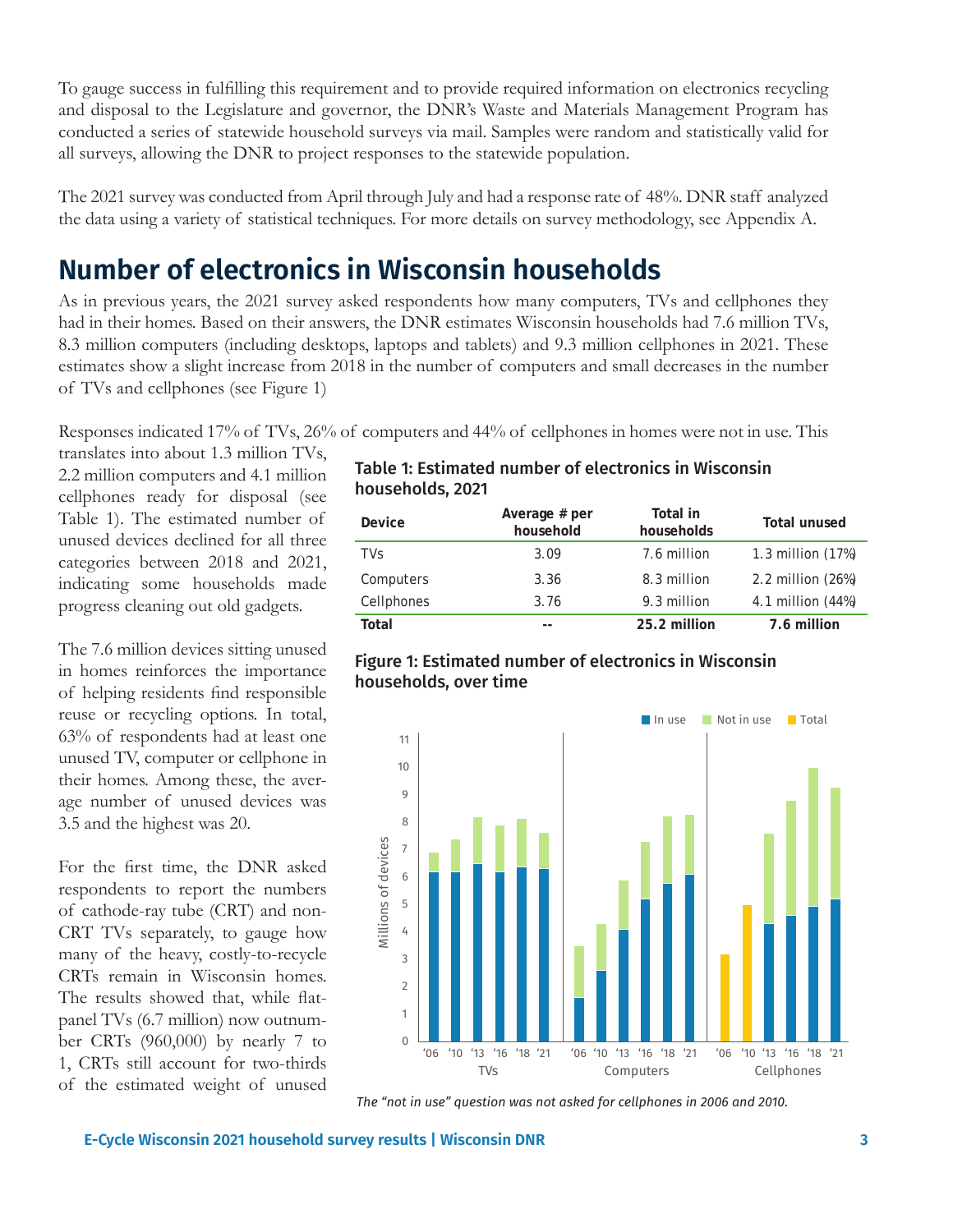#### Figure 2: Estimated weight of unused TVs in Wisconsin households, 2021



*Estimate based on 2021 DNR household survey and average unit weights provided by the Electronics Recycling Coordination Clearinghouse.*





TVs in Wisconsin households. As shown in Figure 2, the DNR estimates there were a total of 86 million pounds of unused TVs in state households, with CRTs accounting for 55 million pounds.

In the 12 months before the survey, 55% of respondents had purchased a new device. Of those, 70% had purchased devices in brick-and-mortar stores, 46% had purchased online for home delivery and 27% had purchased online for in-store pickup.

The most significant factors influencing the number of unused devices in a household were inability to recycle electronics and purchase of new devices. Respondents who said they were unable to recycle electronics in the previous 12 months despite wanting to do so had an average of 3.1 unused devices in their households, compared with 1.8 in households that did not report a barrier to recycling. Respondents who had recently purchased new electronics had an average of 2.7 unused devices in their households, compared with 1.6 in households that had not made a recent purchase.

Respondents who knew where to recycle electronics averaged fewer unused devices than those who did not know or were not certain. Homeowners averaged more unused devices per household than

renters, and larger households had a higher average number of unused devices. Respondents age 18 to 29 and 65 and older had fewer unused devices, on average, than respondents age 30 to 64.

## **Public awareness of the law and where to recycle electronics**

Each survey since 2010 has asked whether respondents have heard of Wisconsin's landfill and incinerator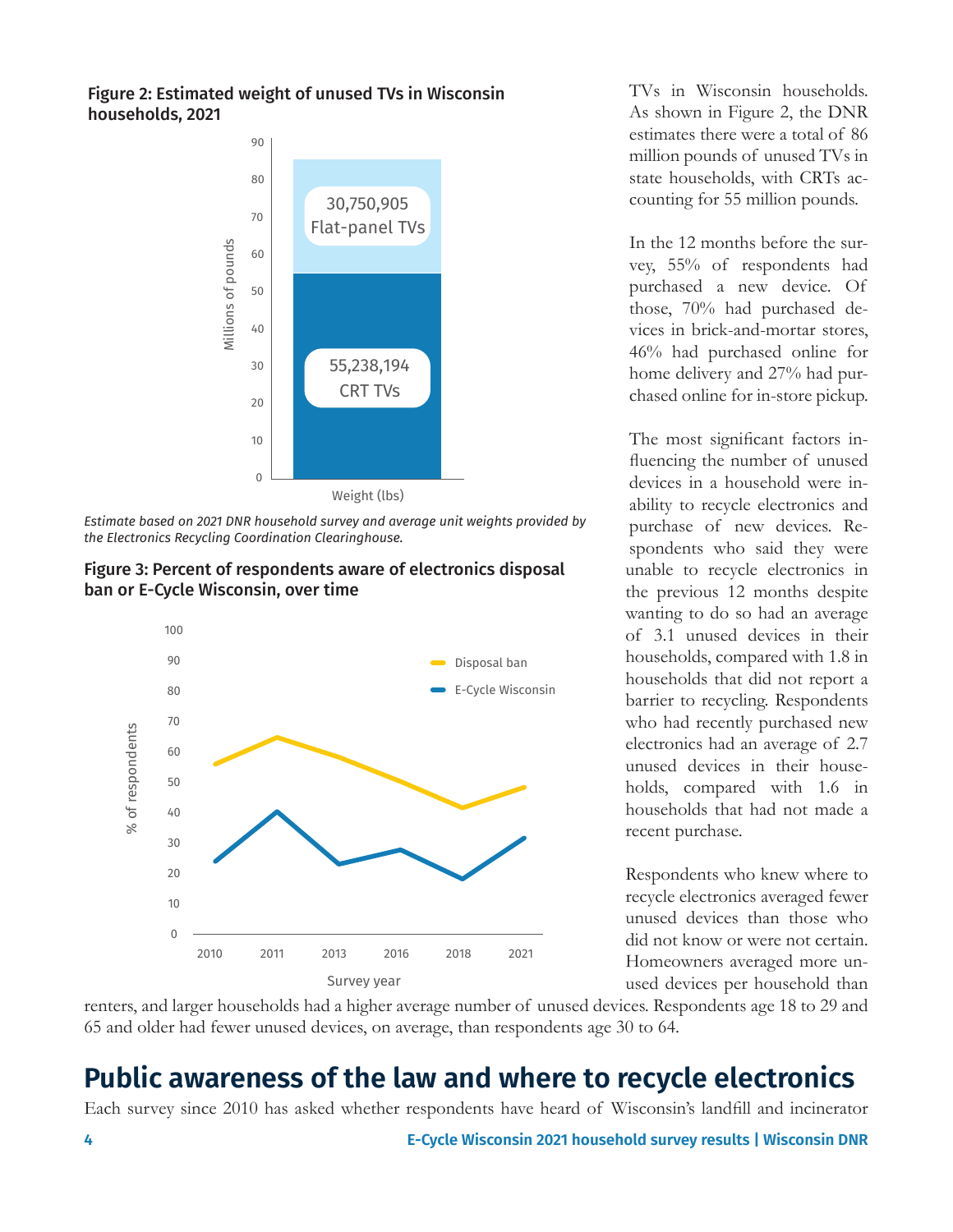|                                   | <b>Heard of E-Cycle WI</b> |     | Heard of dispsoal ban |     | Heard where to e-cycle |           |
|-----------------------------------|----------------------------|-----|-----------------------|-----|------------------------|-----------|
| Know where to recycle electronics | Yes                        | No  | Yes                   | No  | Yes                    | <b>No</b> |
| Yes                               | 68%                        | 23% | 51%                   | 23% | 48%                    | 12%       |
| Think so                          | 24%                        | 35% | 29%                   | 34% | 33%                    | 28%       |
| No                                | 8%                         | 42% | 20%                   | 43% | 19%                    | 60%       |

Table 2: Knowledge of where to recycle electronics based on awareness of law or receiving info

ban on electronics and E-Cycle Wisconsin. After an increase from 2010 to 2011, the percent of respondents answering "Yes" to these questions declined. The 2021 survey showed awareness of the disposal ban increased from 42% in 2018 to 48% of respondents. Awareness of E-Cycle Wisconsin increased from 18% in 2018 to 31% of respondents in 2021, the highest level since 2011(see Figure 3).

Since 2013, DNR surveys have asked, "Do you know where you can recycle electronics?" The percent of respondents answering "Yes, I am certain" increased dramatically from 28% (2013) to 45% (2016), then declined to 39%

#### Figure 4: Wisconsin residents' knowledge of where to recycle electronics, over time



in 2018. In 2021, the percentage of respondents saying they were certain they knew where to recycle electronics was down slightly, as was the percentage who said they didn't know where to e-cycle, but there was no statistically significant difference with the 2018 numbers (see Figure 4).

Among all respondents in 2021, 32% were unaware of where to recycle electronics. Respondents aged 18-49, renters, residents of southeastern Wisconsin, women and respondents with a low commitment to recycling were less likely to know where to recycle electronics than other groups.

Separate from the questions about awareness and knowledge of where to recycle, the survey asked where respondents had heard where to recycle electronics during the previous 12 months, if at all. About 69% said they had heard about where to recycle electronics during that time.

As shown in Table 2, knowledge of the disposal ban, awareness of E-Cycle Wisconsin and hearing about where to recycle electronics in the previous 12 months each corresponded to knowledge of where to recycle electronics, indicating the importance of effective outreach.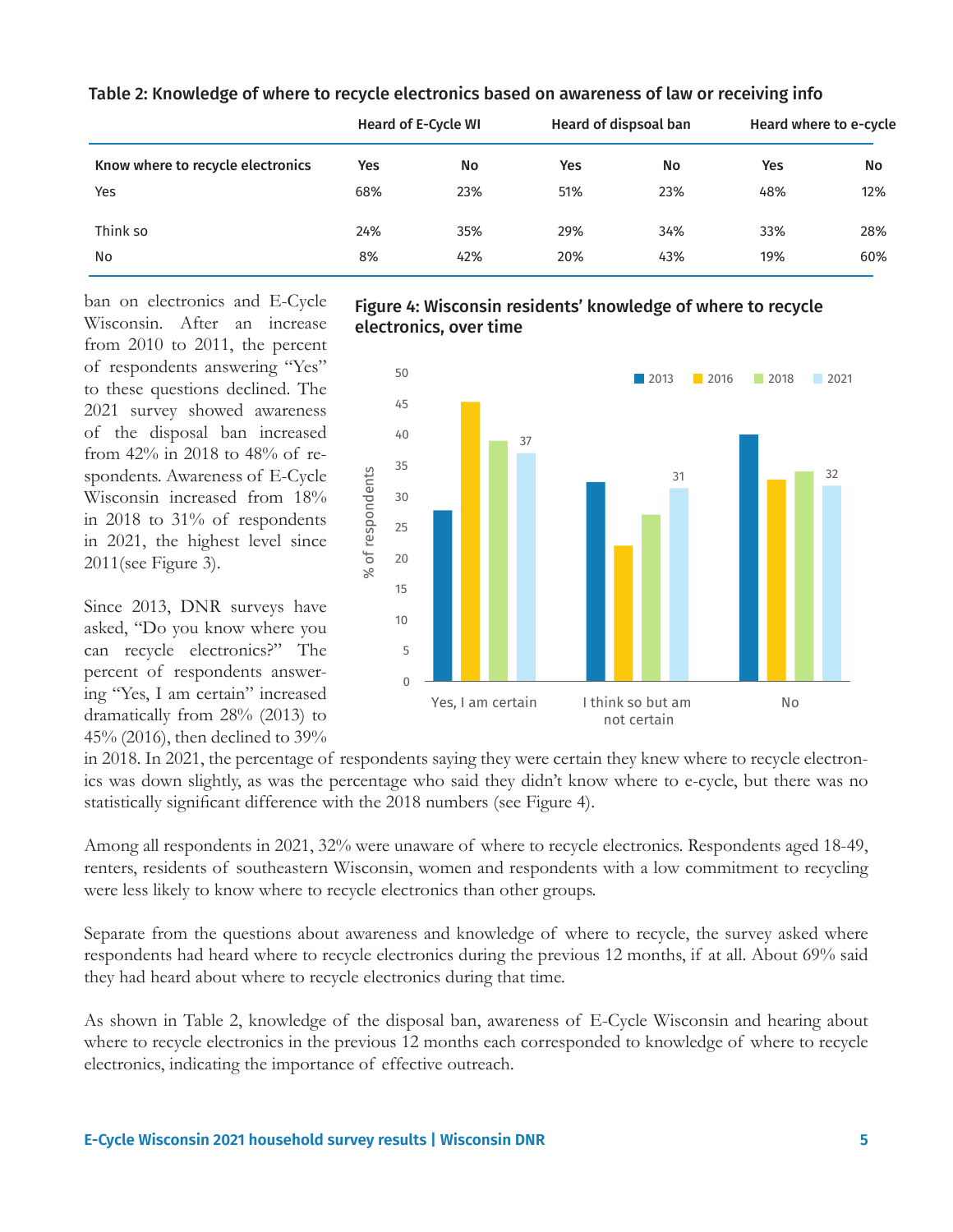#### Figure 5: Wisconsin household electronics disposal choices, 2018 and 2021



Disposal method

#### Table 3: What respondents did with unwanted electronics during previous 12 months, 2021

| Disposal choice                | TV         | Computer | Cellphone |
|--------------------------------|------------|----------|-----------|
| Stored                         | <b>37%</b> | 56%      | 49%       |
| Recycled                       | 31%        | 21%      | 11%       |
| Exchanged/returned to retailer | 3%         | 5%       | 20%       |
| Gave away to family/friends    | 16%        | 10%      | 9%        |
| Donated to charity             | 5%         | 3%       | 5%        |
| Sold                           | 5%         | 3%       | 4%        |
|                                |            |          |           |

### **Electronics disposal choices**

All DNR household recycling surveys have asked what respondents did with cellphones, computers and TVs they no longer wanted, to measure compliance with Wisconsin's electronics disposal ban and track changes in households' electronics disposal choices. The question wording has changed

slightly, most significantly with the addition of a "stored" option beginning in 2016, but the questions have been similar enough to allow comparison over time.

On the 2021 survey, the question was worded, "In the last 12 months, what did you do with each of the following electronic items that you no longer wanted?" About 62% of respondents answered this question for a cellphone, 48% answered for a computer (including desktops, laptops and tablets) and 44% answered for a TV.

Among respondents who had a device they no longer wanted, about half had stored unwanted cellphones and computers and 37% had stored unwanted TVs during the previous 12 months. The percent of households that had stored unwanted devices decreased substantially for all three device types from 2018 to 2021, while the percent of households that recycled or reused devices increased, as shown in Figure 5. Only a small percentage of respondents reported putting a cellphone  $(2\%)$ , computer  $(1\%)$  or TV  $(3\%)$  in the trash. Table 3 shows the detailed breakdown of disposal choices.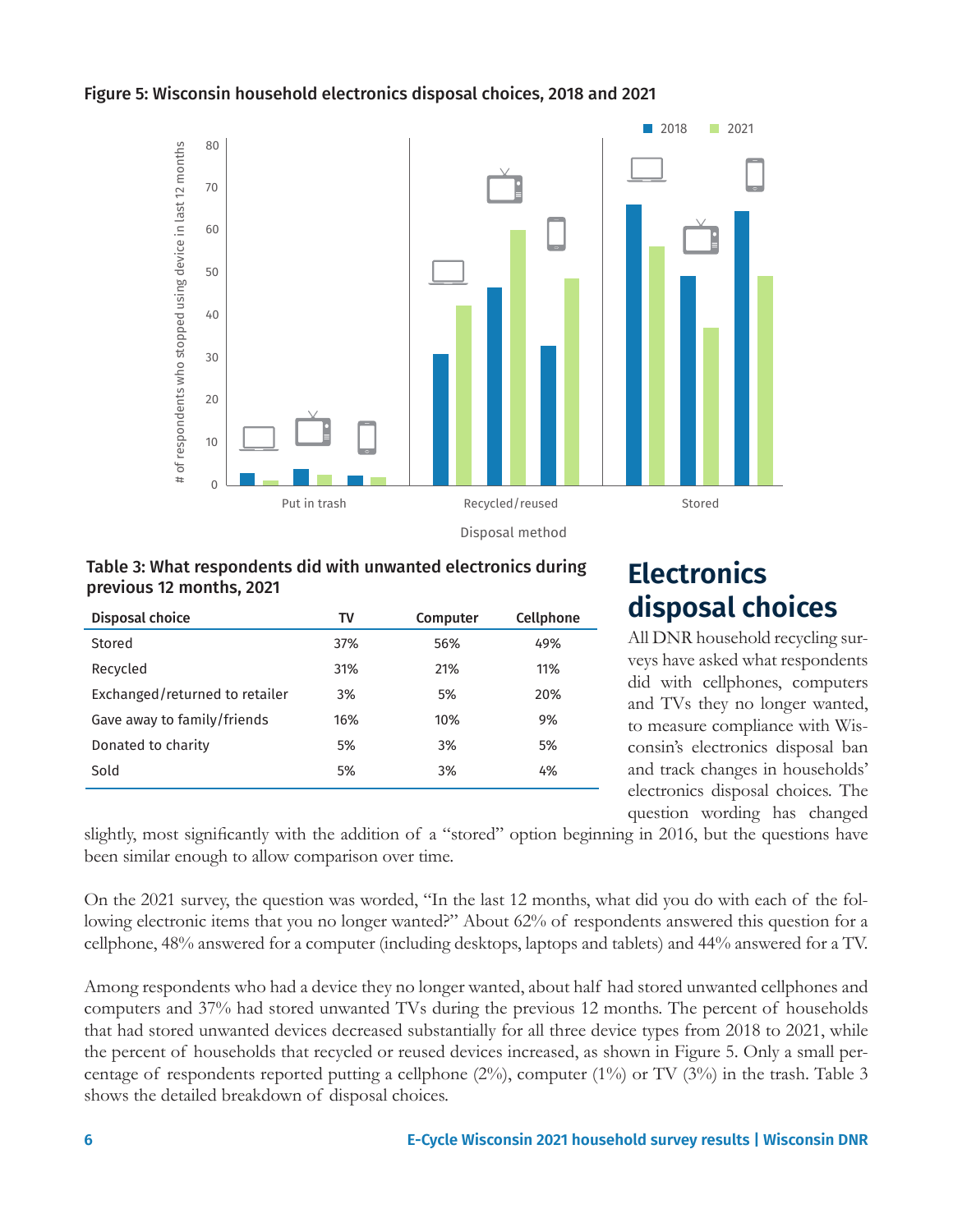A comparison of disposal choices across survey years, with "stored" and "other" responses removed, shows the percentage of respondents recycling their devices increased overall between 2010 and 2021. The percentage of respondents who put cellphones in the trash declined overall from 2010 to 2021, but the numbers fluctuated up and down (see Figure 6). The percent of respondents putting computers in the trash declined in 2021 (see Figure 7). The percentage of respondents who put TVs in the trash declined between 2010 and 2013, then increased slightly before declining again in 2021 (see Figure 8). Numbers from a 2006 DNR survey are not included here because of a large "other" category that makes accurate comparison difficult, but it is worth noting that nearly 30% of respondents to that survey reported putting TVs in the trash.

The most significant factors influencing respondents' electronics disposal choices, based on survey questions, were receiving information about electronics recycling, being aware of Wisconsin's electronics recycling law and knowing where to recycle electronics. Differences among respondents who were aware or not aware was most pronounced for TV disposal choices. For computers and cellphones, more of the





*\* "Stored" category removed. An "other" category was excluded for all survey years.*



Figure 7: Wisconsin households' computer disposal choices, over time

*\* "Stored" category removed. An "other" category was excluded for all survey years.*

"aware" respondents still chose to store unwanted devices, rather than recycle or reuse them, than was the case for "aware" respondents with unwanted TVs. This may reflect both that computers and cellphones are easier to store and that these devices contain more personal data. It suggests awareness and outreach alone may not be enough to motivate some people to recycle smaller devices instead of storing them.

On the 2021 survey, respondents who were certain they knew where to recycle electronics were more likely

**E-Cycle Wisconsin 2021 household survey results | Wisconsin DNR 7**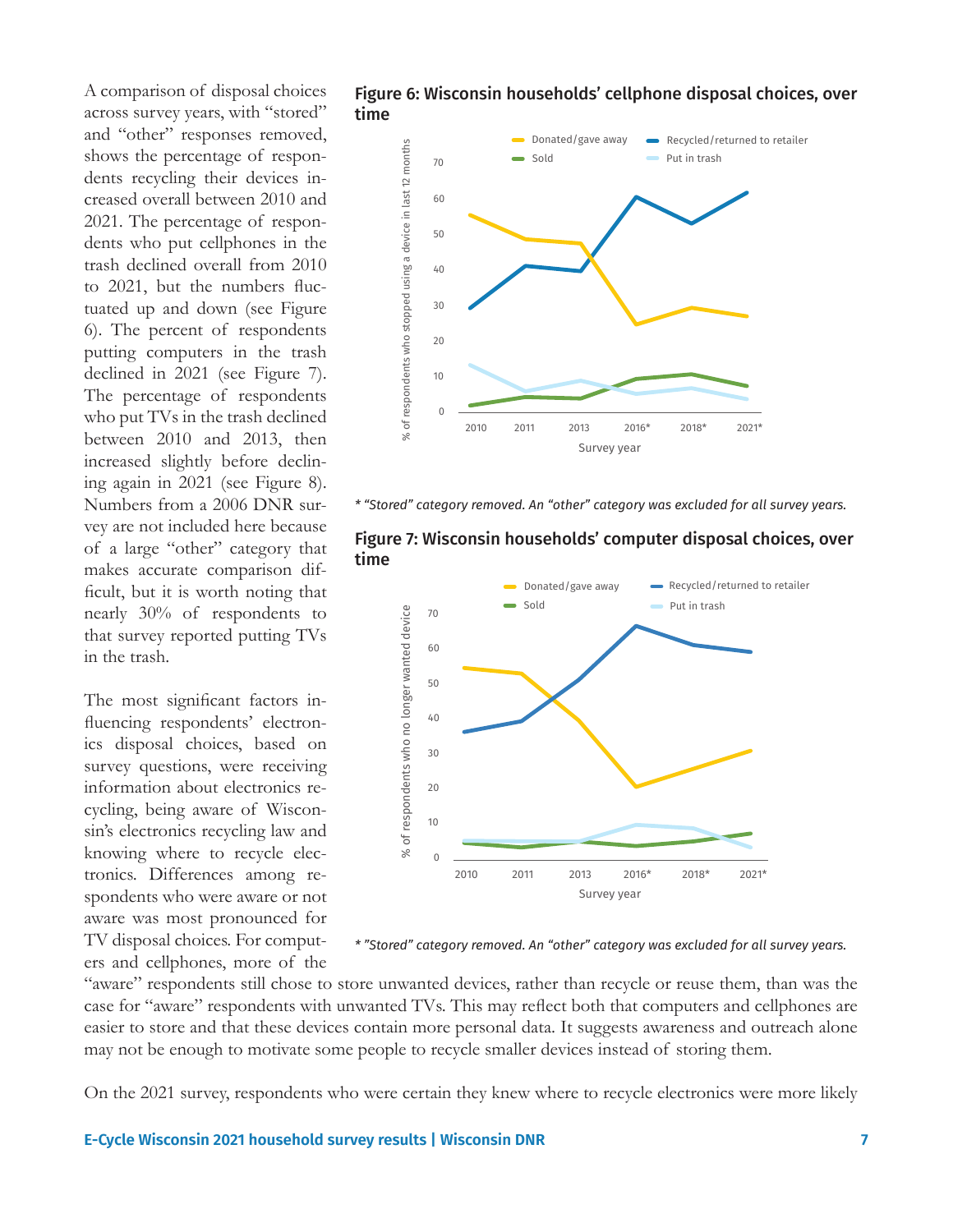

#### Figure 8: Wisconsin households' TV disposal choices, over time





to e-cycle



to recycle or reuse TVs, computers and cellphones they no longer wanted, and less likely to put the devices in storage or the trash. This was also true of respondents who had received information about where to recycle electronics during the previous 12 months. Figure 9 shows the difference in TV disposal choices among respondents who had heard about where to recycle electronics in the previous 12 months compared with those who had not.

Being aware of E-Cycle Wisconsin also meant respondents were more likely to recycle and less likely to store or trash their electronics, with the biggest difference again for TVs. Respondents who were aware of the electronics disposal ban were also more likely than respondents not aware of the ban to recycle/reuse TVs and computers than to store or trash them. (There was not a statistically significant difference for cellphone disposal choices.)

One other difference in TV disposal choices was based on the amount respondents were willing to pay to e-cycle. Those who said they were not willing to pay anything were significantly less likely to have recycled or reused a TV they no longer wanted than respondents willing to pay up to \$10 or more than \$10 per item (see Figure 10). This is notable

because nearly all E-Cycle Wisconsin collectors charge for TVs, and many charge more than \$20,. It suggests collectors, recyclers and manufacturers may have difficulty motivating many residents to recycle TVs if fees remain high.

to e-cycle

Comparisons among demographic groups such as age, DNR region, gender identity, home ownership status and level of commitment to recycling did not show statistically significant differences in electronics disposal changes.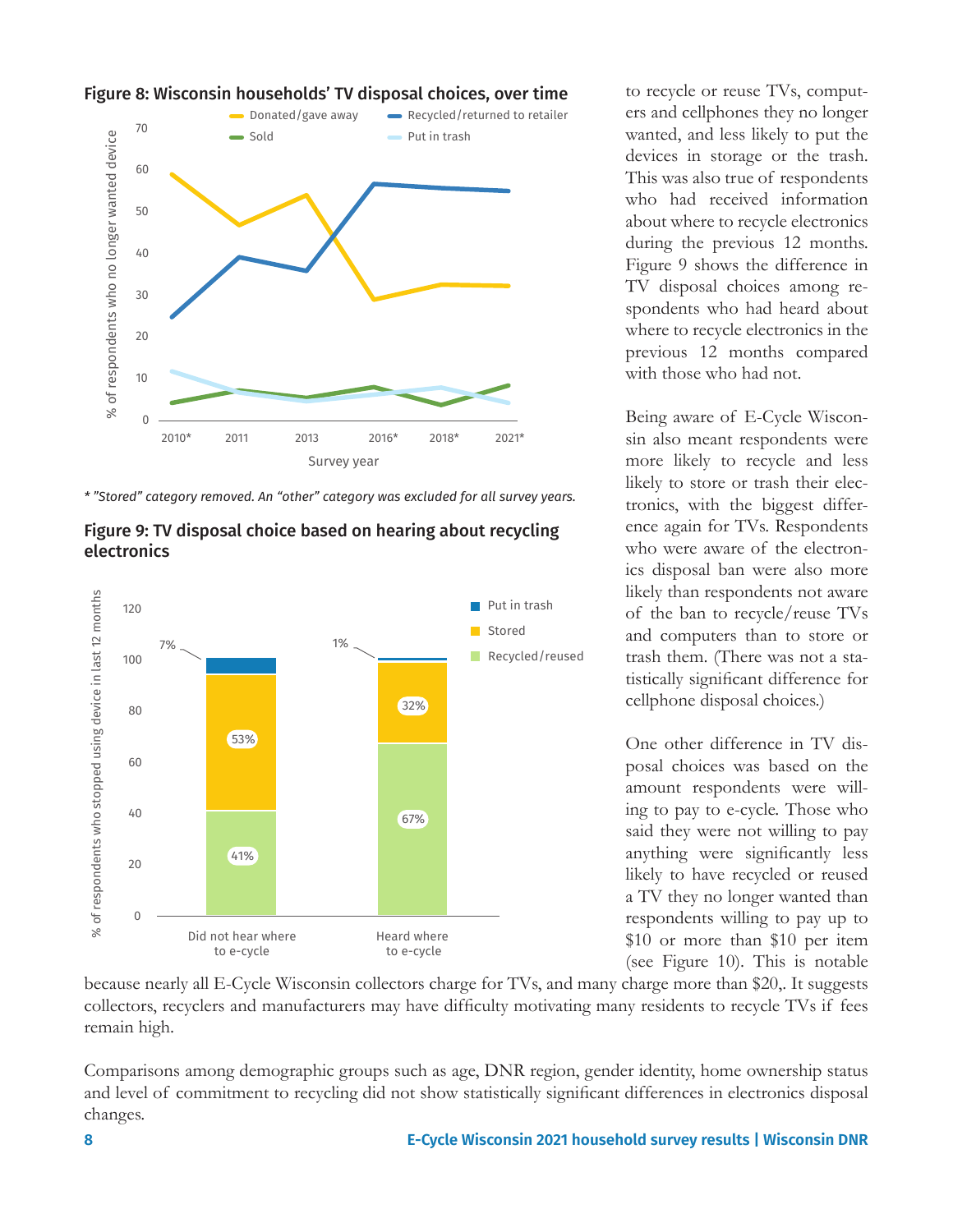### **Electronics recycling barriers**

On each survey since 2010, the DNR has asked about reasons respondents had been unable to recycle electronics. The 2021 survey asked, "In the last 12 months, was there ever a time when you wanted to recycle electronics but were unable to do so?" Those that answered "Yes" (about 29% of all respondents) were asked, "Which of the following best describes why you were unable to recycle the electronics?" As shown in Figure 11, the top reasons were "Didn't know where or how" (38%) and "It was too expensive" (20%). "I didn't have a convenient place to recycle" (18%) and "I was concerned about my data security" (14%).

The relatively small number of respondents who had difficulty recycling electronics meant few statistically significant comparisons across demographic groups were possible. However, analysis indicated a strong relationship between the reasons respondents were unable to recycle and knowledge of where to recycle electronics. Because not knowing where or how to recycle electronics is the most common barrier, it's interesting to note which barriers might need to be addressed once lack of knowledge is no longer the issue. Table 4 shows the top three barriers based on knowledge level.

#### Figure 10: TV disposal choice by amount willing to pay to recycle electronics



#### Figure 11: Reason unable to recycle electronics during last 12 months, 2021



While expense was a concern for all three knowledge levels, the lack of a convenient recycling location and concerns about data security were the top barriers among respondents who knew where they could recycle electronics. The DNR and others can consider these differences when developing outreach and policy proposals.

As Figure 12 shows, "didn't know where/how" has been the top barrier in each of the last three surveys, which has led the DNR to improve its public list of electronics collection sites and focus on promoting the list. "Too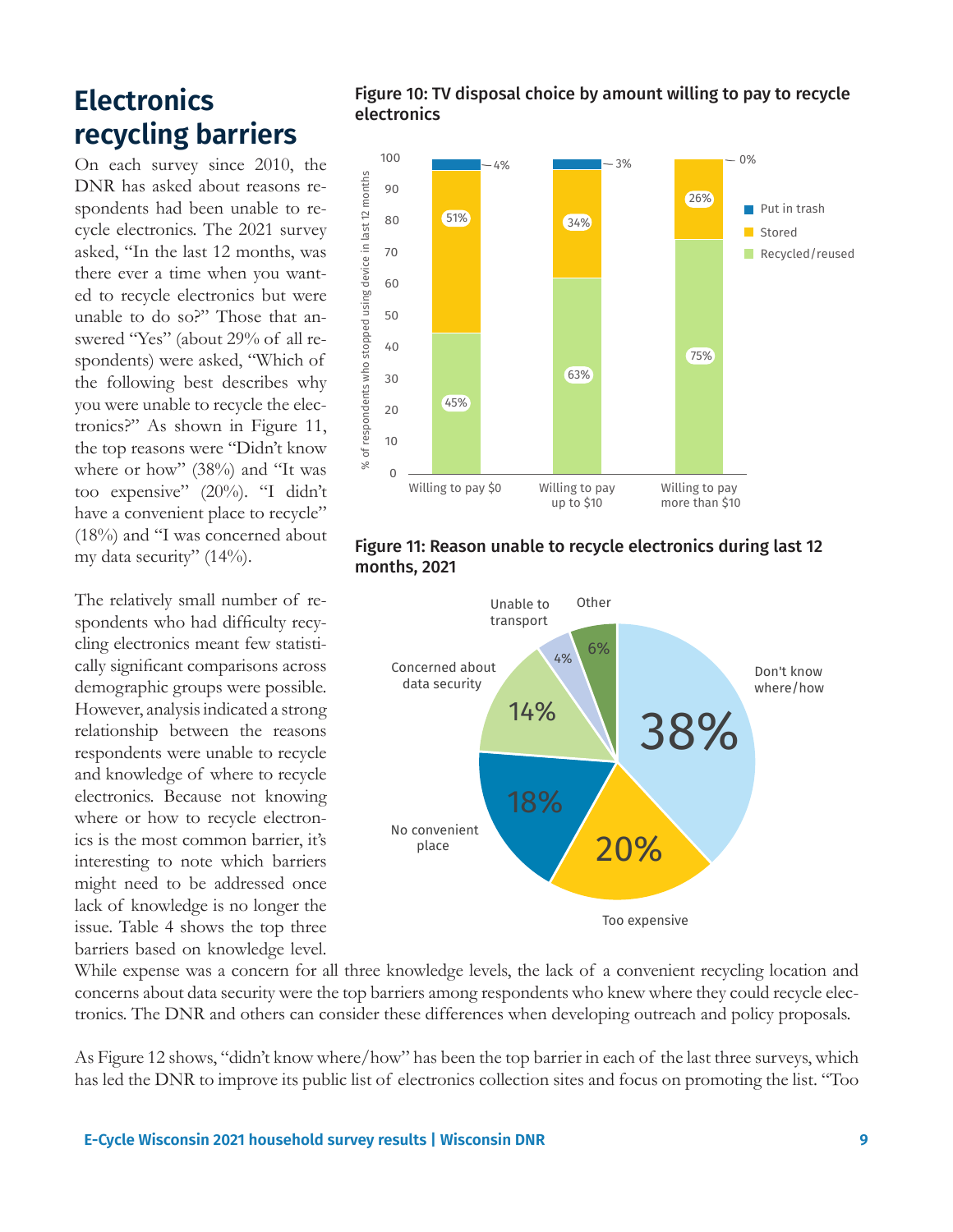#### Table 4: Most common barriers based on knowledge of where to recycle and receiving electronics recycling information, 2021

| <b>Barrier rank</b> | <b>Yes</b>                | Think so                  | No                           |
|---------------------|---------------------------|---------------------------|------------------------------|
|                     | No convenient place       | Don't know where/<br>how  | Don't know where/<br>$how++$ |
| $\overline{2}$      | Data security<br>concerns | Too expensive             | Too expensive                |
|                     | Too expensive             | Data security<br>concerns | No convenient place          |

#### Do you know where you can recycle electronics?

Figure 12: Reason unable to recycle electronics during last 12 months, over time



expensive" has been trending upward as a barrier, which is not surprising given many collectors began increasing consumer fees in late 2015/early 2016. The increase in "no convenient place" from 2018 to 2021 may be due in part to cancellation of collection events and temporary closures of drop-off sites in 2020 due to the pandemic.

#### Amount willing to pay to recycle electronics

Several DNR surveys asked how much respondents would be willing to pay to recycle electronics. On the 2021 survey, the question was worded, "What is the most you would be willing to pay to recycle electronic items such as old TVs, monitors, and computers?" As Figure 13 shows, 25% of respondents were not willing to pay anything to recycle electronics, 32% were willing to pay up to \$5 per item and 21% were willing to pay \$6 to \$10 per item. The remaining 22% were willing to pay more than \$10 per item.

While this was a hypothetical and generic question (e.g., it didn't

ask "how much are you willing to pay to recycle a 36" tube TV?"), it highlights a disconnect between what consumers say they are willing to pay and what electronics collection sites are charging. During the July 2020- June 2021 program year, 86% of registered E-Cycle Wisconsin collectors charged for at least some items, most commonly for TVs—and the typical recycling cost for TVs was in the \$20-\$30 range. As noted above, respondents who were not willing to pay anything were less likely to recycle/reuse TVs.

There was a statistically significant difference in the amount willing to pay across DNR regions, indicating residents in some parts of the state are less tolerant of higher fees. Thirty-eight percent of southeastern Wisconsin residents were unwilling to pay to recycle electronics, compared to 14% to 23% of residents in other parts of the state. About 65% of respondents in southeastern Wisconsin and 68% in northeastern Wisconsin were not willing to pay more than \$5 to recycle electronics, much higher than in other parts of the state.

The 2010, 2011, 2013 and 2018 surveys asked a similar question: "How much would you be willing to pay to recycle items such as televisions, computers and printers?" As shown in Figure 14, it appears more consumers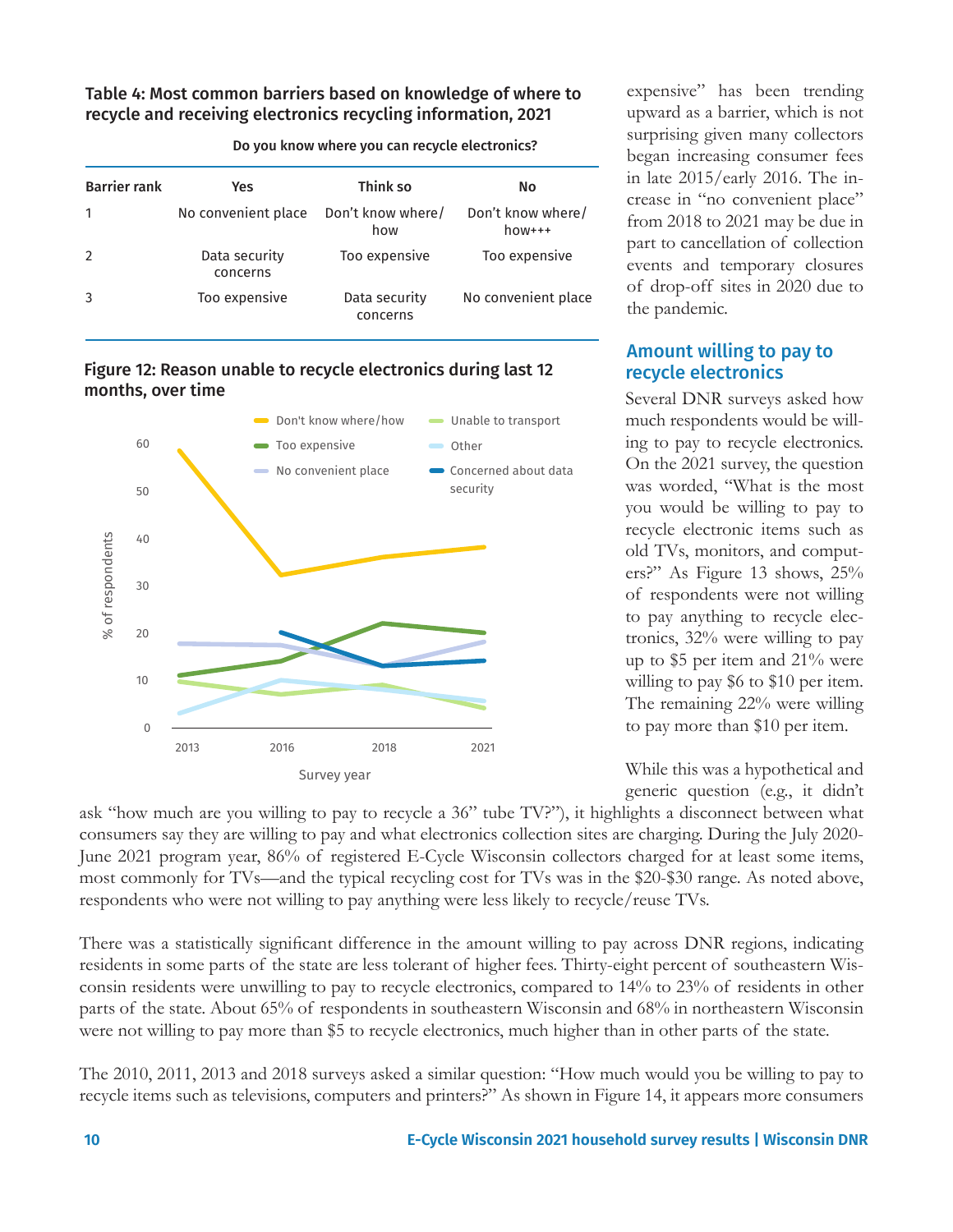are now willing to pay something to recycle electronics, and some are willing to pay higher amounts. The slight difference in how the question was worded may be responsible for some of the shift, but it may also reflect increasing fees to recycle electronics.

As in some previous years, the 2021 survey asked a follow-up question about whether a respondent would be willing to pay more per item under certain circumstances. Table 5 illustrates the percentages of respondents who were willing to pay more under each circumstance About 4% of respondents were not willing to pay to recycle electronics under any of the listed circumstances.

#### Distance willing to travel to recycle electronics

Whether a resident feels there is a convenient electronics recycling location may depend on how far he or she is willing to travel. The 2021 survey asked respondents, "What is the farthest you would be willing to travel, one way, to recycle your electronics?" Overall responses ranged from 0 to 210 miles, with an average distance of 15.7 miles and a median of 10 miles.

## **Elements of successful outreach**

As mentioned above, the 2021 survey confirmed the importance of ongoing outreach. Respondents who had heard about electronics recycling in the previous 12 months were much more certain of where to recycle electronics than those who had not. The DNR uses sur-











|                                                        | Response to "most willing to pay" question |                                  |                                       |
|--------------------------------------------------------|--------------------------------------------|----------------------------------|---------------------------------------|
| Willing to pay more if                                 | All amount<br>categories                   | Initially willing<br>to pay $$0$ | Initially willing<br>to pay up to \$5 |
| Received gift card or coupo                            | 78%                                        | 74%                              | 79%                                   |
| Guaranteed responsible<br>recycling & data destruction | 62%                                        | 47%                              | 56%                                   |
| Electronics picked up from home                        | 72%                                        | 62%                              | 72%                                   |

**E-Cycle Wisconsin 2021 household survey results | Wisconsin DNR 11**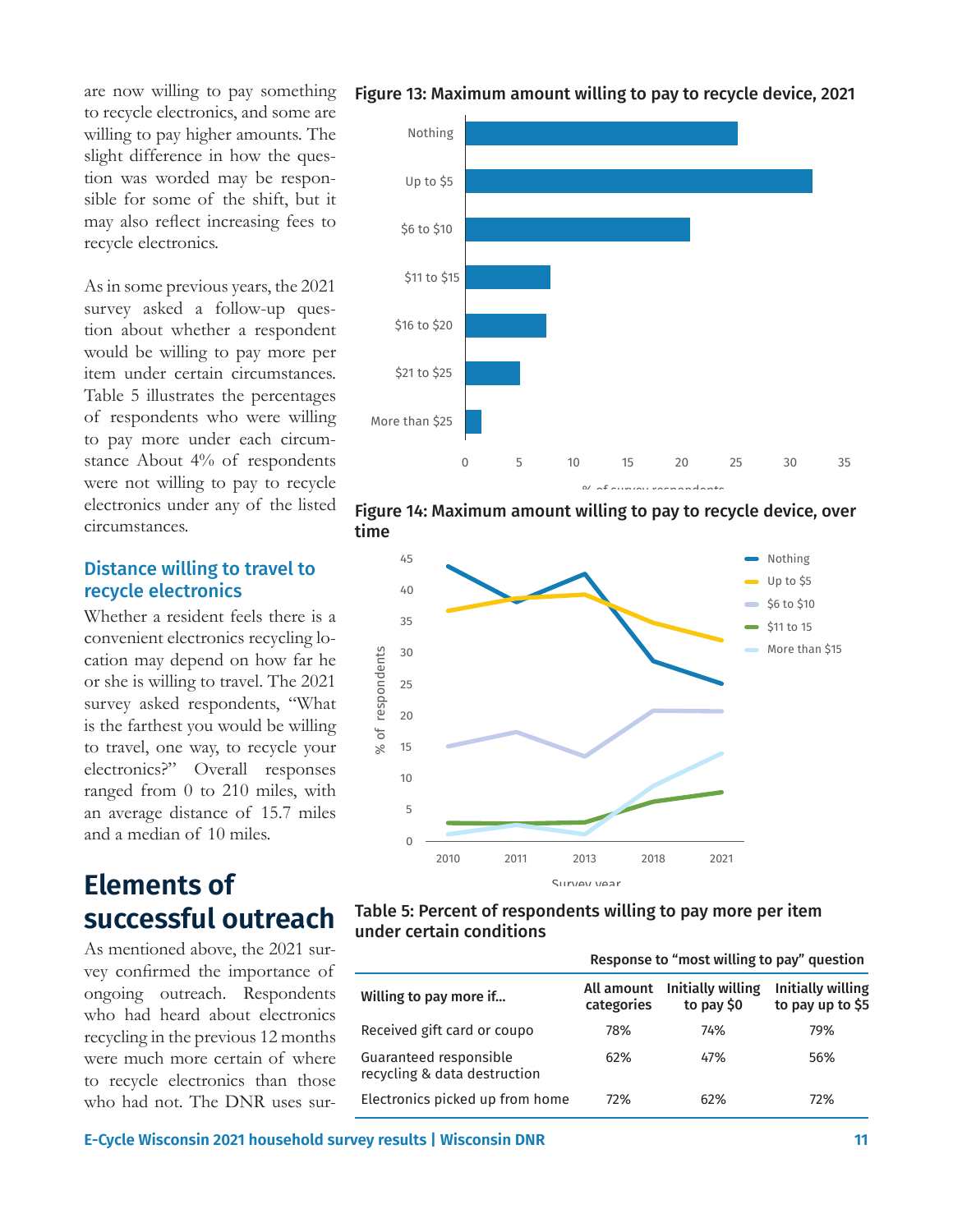

#### **Figure 15: Where respondents heard about electronics recycling, 2021**

% of respondents who heard about electronics recycling in last 12 months





vey data to help identify the most effective methods of reaching residents and demographic groups that may need additional outreach.

On the 2021 survey, the top five places respondents had heard about electronics recycling were from their communities, by word of mouth, social media, from an electronics retailer and in a news story (see Figure 15). This was similar to the 2018 survey. All are outreach channels the DNR can influence, whether through more news releases and social media/ digital advertising (which may also feed into "word of mouth") or by continuing to work with local governments and electronics retailers to ensure these groups meet their outreach requirements under the electronics recycling law.

#### Effective messaging

The survey asked respondents, "How important to you are each of the following reasons to recycle?" The relative importance of the listed reasons can help tailor outreach messages.

The survey asked respondents to rate the importance of six reasons to recycle on a 5-point scale, ranging from "not at all important" to "extremely important." Figure 16 shows the average rating for each reason. As on past surveys, three "environmental"

messages were, on average, more important than creating jobs or following the law. A new option on the 2021 survey, "Recycling is the right thing to do," also resonated with respondent.

0 1 2 3 4 5

Rating (1=Not at all important; 5=Extremely important)

Among demographic groups the DNR would like to reach because of their lower awareness of where to recycle electronics, the relative importance of reasons to recycle largely matched those of the overall survey, with the exception that "recycling is the right thing to do" was slightly more important than other reasons among respondents who identified as women.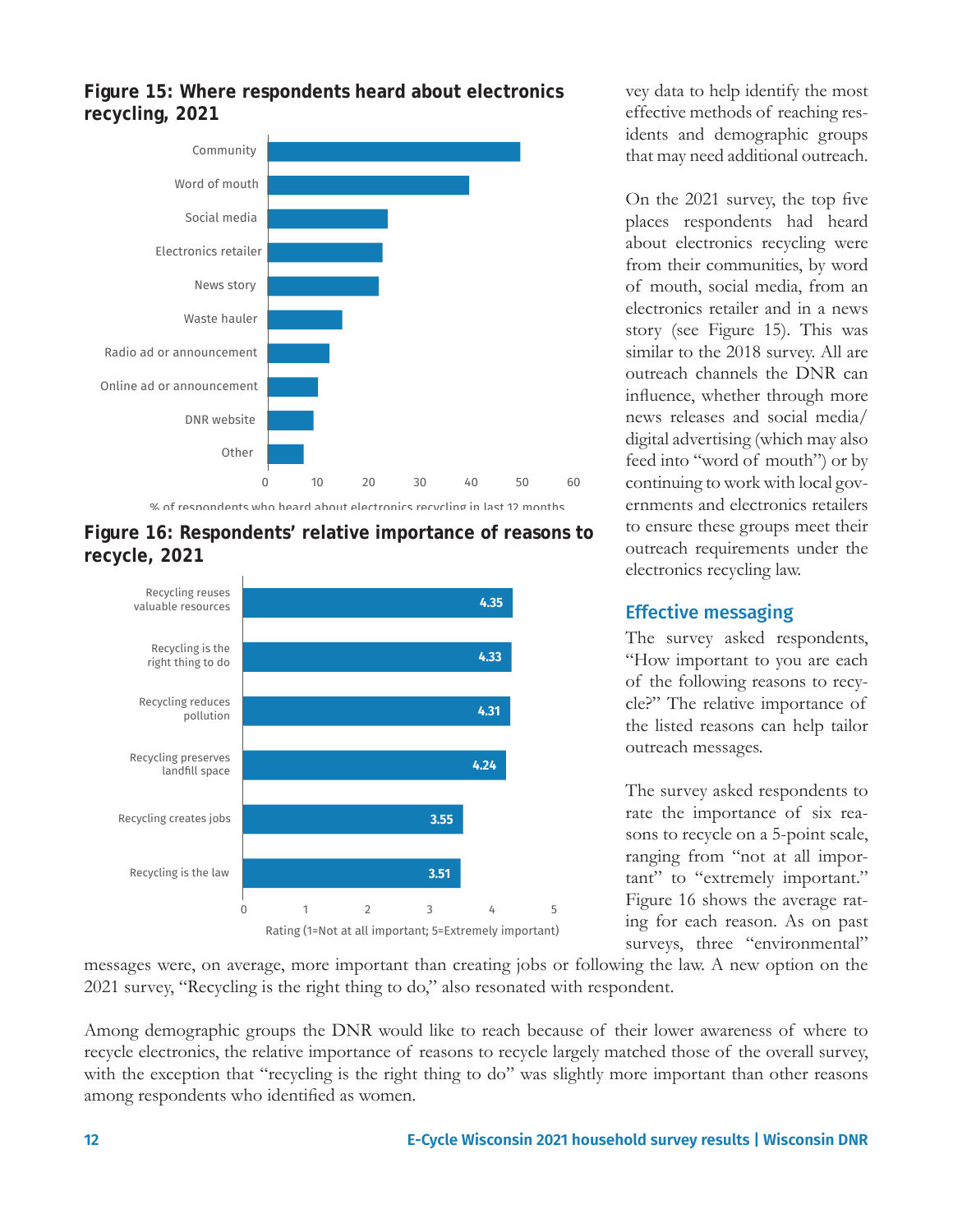### **Conclusions**

The 2021 survey indicated progress on reducing the number of unused devices in Wisconsin households through recycling and reuse since the last survey in 2018. This may have been due in part to increased awareness of the electronics recycling law.

The results also point to potential outreach and policy actions the DNR and electronics recycling stakeholders can take to reduce the number of unwanted devices stored in homes and ensure electronics are not put in the trash. The survey confirmed the importance of outreach. Receiving information about electronics recycling was the biggest factor in determining whether someone was aware of where to recycle electronics, and not knowing where or how to recycle electronics was, in turn, the most common reason respondents were unable to recycle electronics. Analysis of differences among demographic groups points to some options for targeting outreach to those least aware of where to recycle electronics.

The DNR will use the survey results to adjust and improve its public outreach efforts, including updating its communications plan to reflect most effective messages (recycling rescues valuable materials, is the right thing to do and prevents pollution) and focus on addressing barriers (not knowing where to recycle, lack of convenient/affordable recycling options, data security concerns). The DNR will also work to better reach demographic groups less aware of electronics recycling and to make sure local governments, electronics retailers and other stakeholders are aware of free outreach materials offered by the DNR.

The increased cost of electronics recycling and lack of convenient collection sites that the survey identified as other key barriers mirror challenges the DNR's annual E-Cycle Wisconsin reports have identified and addressed through policy recommendations. A new grant program created by 2021 Wisconsin Act 79 will help address these barriers, and the DNR will continue to work with stakeholders to identify additional policy changes.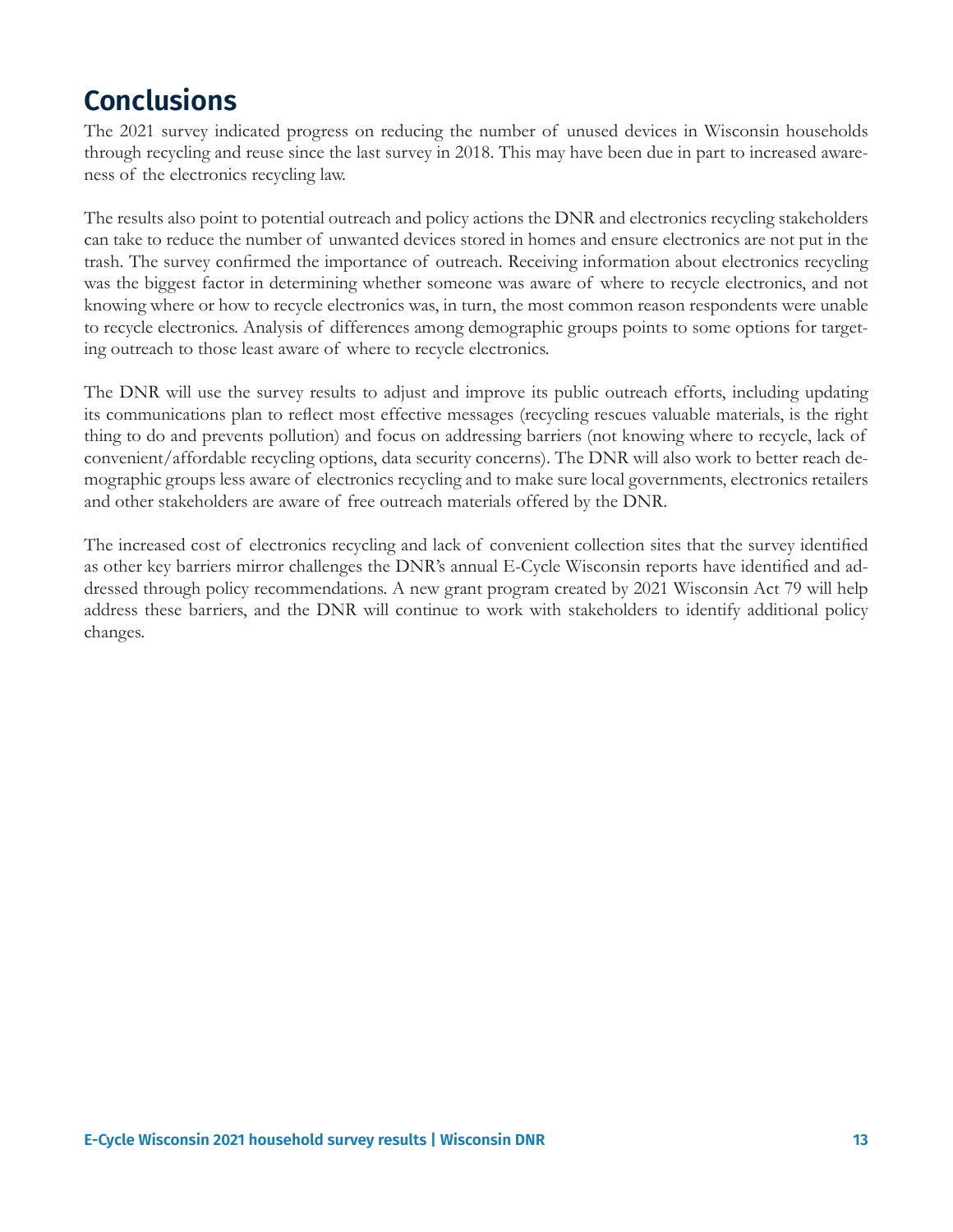# **Appendix A: Survey background, demographics and methodology**

The DNR's 2021 survey asked respondents to describe how they have disposed of electronics in the recent past, what they know about electronics recycling in the state, what prevents them from recycling electronics and how they have heard about recycling opportunities. The electronics recycling questions were included as part of an 8-page survey covering a variety of recycling-related topics.

The 2021 survey was administered by the UW-Madison Survey Center. In April 2021, the UWSC mailed the questionnaire to 2,000 randomly sampled Wisconsin residential addresses. Respondents received up to three mailings (initial questionnaire with \$2 incentive, reminder postcard, and one additional questionnaire mailing with no incentive to non-respondents. Collection of completed surveys ended July 2, 2021.

UWSC received a total of 950 questionnaires with the majority of questions answered. A total of 42 of the originally mailed questionnaires were returned, marked undeliverable or vacant address by the U.S. Postal Service. With these removed from the sample, the survey response rate was 48 percent. This was slightly lower than previous surveys, likely due to the elimination of a fourth mailing because of costs.

Email **DNRWI**e-cycling@wisconsin.gov for a copy of the 2021 questionnaire.

#### Previous surveys used for comparison

To understand how knowledge of electronics recycling has changed since Wisconsin's electronics recycling law took effect in January 2010; the DNR compared the 2021 survey results with similar surveys conducted for the DNR by the UWSC in fall 2018, summer 2013, fall 2011 and fall 2010, along with a 2016 survey conducted by DNR's Science Services Bureau.

The UWSC mailed the four-page 2018 household electronics recycling survey to 1,600 randomly drawn Wisconsin residential addresses in September 2018. A reminder postcard and two subsequent survey mailings over the course of two and a half months yielded 856 surveys with the majority of responses completed. After removing ineligible or vacant addresses the response rate was 56%.

The 2016 survey was a general household recycling survey that included a subset of questions specifically dealing with electronics recycling. The eight-page survey was mailed to 1,600 randomly drawn Wisconsin residential addresses in February 2016, followed by a reminder postcard and reminder letter to non-respondents. The list of names and addresses was stratified by region (north/south) to create adequate representation of the less-populated northern part of the state. This over-sampling was corrected for during survey analysis. In total, the DNR received 692 completed surveys during the two-month field period, for a response rate of 49% after removing 187 undeliverable addresses.

The UWSC mailed the four-page 2013 household electronics recycling survey to 1,600 randomly drawn Wisconsin residential addresses in July 2013. A reminder postcard and two subsequent survey mailings over the course of two and a half months yielded 816 completed surveys. After removing ineligible or vacant addresses the response rate was 53%.

The 2011 survey was an eight-page survey concerning Wisconsin residents' opinions, behaviors and knowledge of household recycling with a subset of questions specifically related to electronics recycling. The UWSC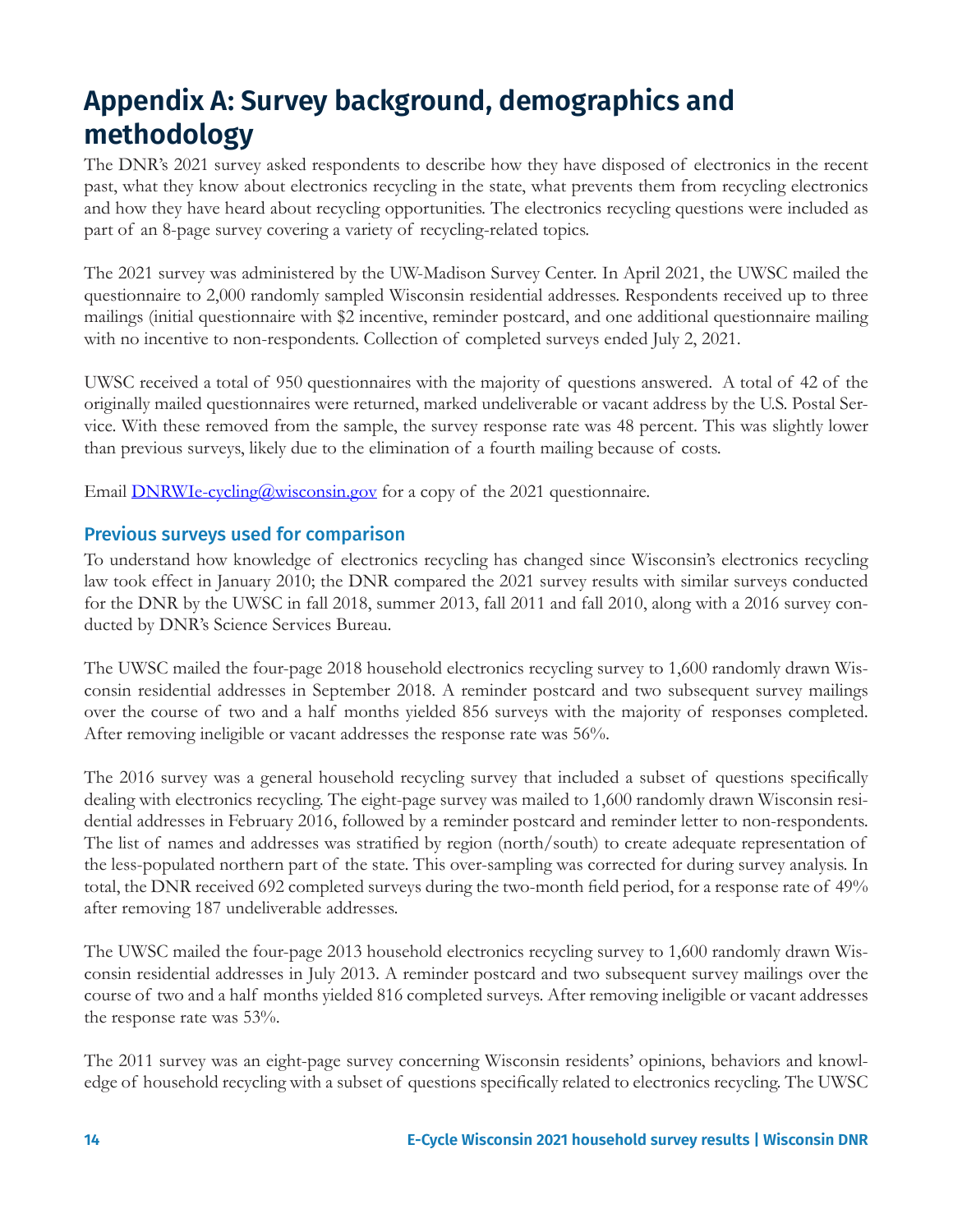mailed the survey to 1,200 randomly drawn Wisconsin residential addresses in November 2011. Three full mailings and reminder postcards over two months yielded 638 completed surveys. After removing ineligible or vacant addresses, the 2011 response rate was 56%.

The 2010 household electronics recycling survey was a four-page survey dealing entirely with electronics recycling. The survey was mailed to 1,600 randomly drawn Wisconsin residential addresses in October 2010. Three full waves of mailings and reminder postcards over two and a half months yielded 922 completed surveys. After removing ineligible or vacant addresses, the 2010 response rate was 59%.

The DNR also compared the 2021 survey results with a phone survey on household recycling the Bureau of Waste and Materials Management contracted the UWSC to conduct in spring 2006. The UWSC completed 555 telephone interviews of adult Wisconsin residents, a 44% response rate when adjusted for refusals and ineligible households. The 2006 survey contained 11 questions about the number of electronics in residents' homes and how unused electronics were disposed of.

#### Survey respondent demographics

The demographics of the survey respondents for all six mail surveys are well matched for comparisons. The percentage of respondents living in rural settings, average household size, home ownership rate and the distribution across DNR regions are very similar. There has been a trend over time toward more older and fewer younger respondents. The DNR does not have detailed demographic information for the 2006 survey.

Respondent demographics from all six surveys have differed in some areas from Wisconsin's overall demographics, according to U.S. Census and state data. For the 2021 survey, 79% of respondents owned their homes (similar to the figures for earlier surveys), while the 2020 U.S. Census estimates put Wisconsin home ownership at 68%. About 38% of survey respondents, on average, have reported living in a rural area, compared with the Wisconsin Department of Administration's 2015 estimate that 30% of state residents lived in rural areas. The respondents to the surveys have tended to be older than the overall Wisconsin population. For example, in 2021, 31% of survey respondents were 65 or older, compared with 19% in this category in the 2010 U.S. Census. However, 2021 survey demographics were close to those of the state population in terms of gender breakdown and geographic distribution (using DNR region as a measure).

#### Methodology of 2021 survey analysis

The DNR analyzed 2021 survey results and compared them to previous surveys using the SPSS software packages. Analysis tools used to examine statistically significant differences between variables included crosstabulations with Chi-square, column proportion and Cromer's V tests, and comparison of means with ANO-VA. All comparisons included in this report have a significance level of at least p=.05, and nearly all are significant at the  $p=01$  level.